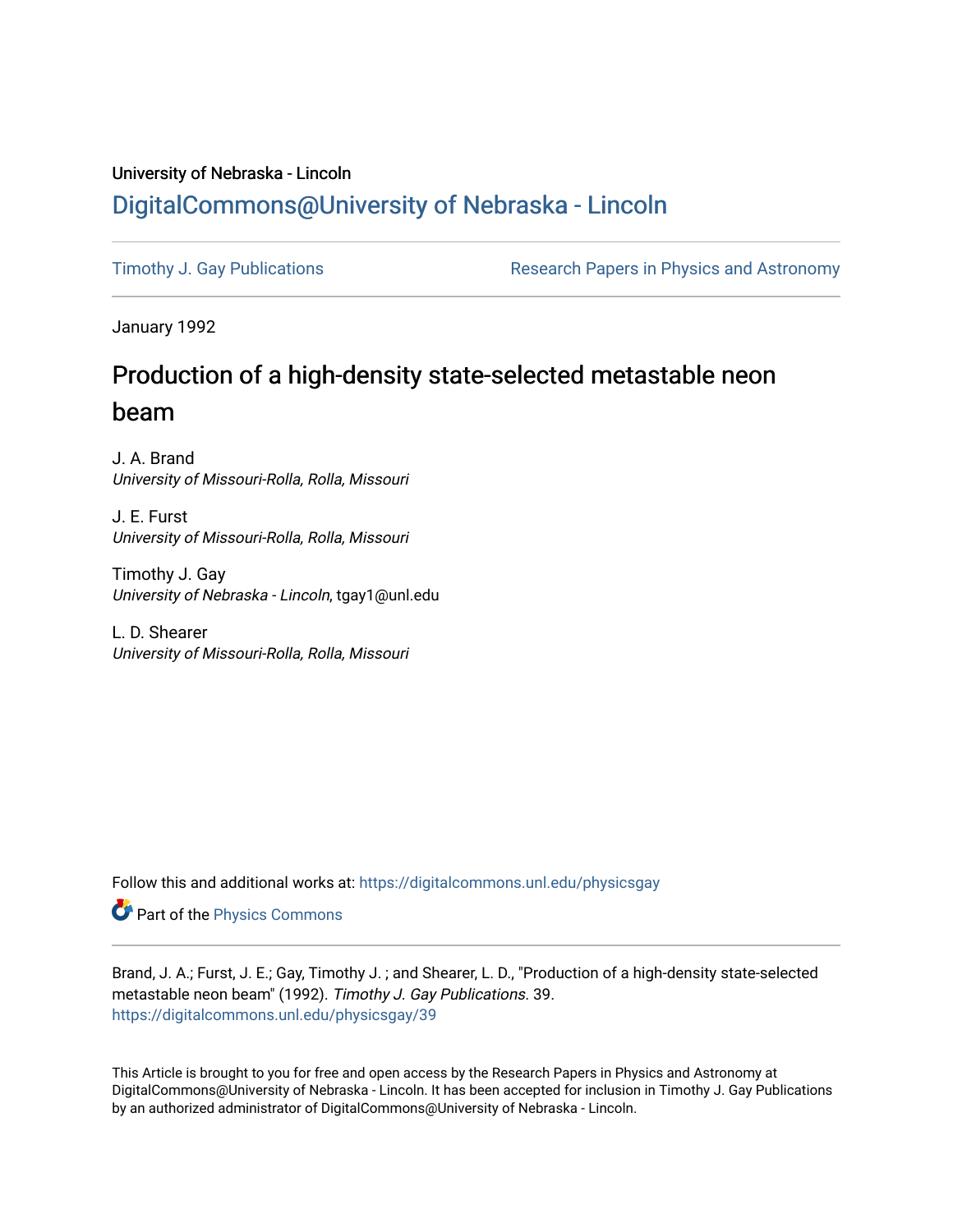### Production of a high-density state-selected metastable neon beam

J. A. Brand, J. E. Furst, T. J. Gay, and L. D. Schearer

Laboratory for Atomic and Molecular Research, Physics Department, University of Missouri-Rolla, Rolla, Missouri 65401

(Received 8 July 1991; accepted for publication 19 September 1991)

We have developed a high-density source of metastable neon and have selectively quenched both metastable species using a standing-wave dye laser. The source is compact, stable, and produces an average intensity of  $3.6 \times 10^{14}$  sr<sup>-1</sup> s<sup>-1</sup> and a density on target of  $7.7 \times 10^6$  $cm<sup>-3</sup>$ .

#### I. INTRODUCTION

We are interested in performing polarized electron scattering experiments on specific  $J$  states of metastable neon. The count rates for these experiments would be prohibitively low using present techniques, primarily because of low target density. To this end we have developed a new metastable atom source/target configuration employing a cold-cathode flowing afterglow as developed by Fahey et  $al<sup>1</sup>$  which produces a high metastable atom target density. Since two metastable states  $(^3P_2$  and  $^3P_0$ ) are produced in the discharge it is necessary to quench the one that is not of interest.<sup>2</sup>

Quenching of a given metastable state is accomplished by optically exciting it to one of the states of the  $2p^33p^1$ manifold as shown in Fig. 1. The state may then decay back to the original state, to the other metastable state (conversion), or to the  $J = 1$  states  $(2p<sup>5</sup>3s<sup>3</sup>P<sub>1</sub>, <sup>1</sup>P<sub>1</sub>)$ , which can in turn decay to the ground state. The best quenching line for a given experiment is determined by the absorption probability, the branching ratios for the three decay processes, and the power available at the various wavelengths. We have studied all the quenching transitions obtainable with our laser system $4$  and have found best results using the 6134 Å and 6163 Å lines for the  ${}^{3}P_{2}$  and  ${}^{3}P_{0}$  levels, respectively. Unpolarized light is used so that all magnetic levels are pumped without alignment effects.<sup>5</sup>

#### II. EXPERIMENTAL APPARATUS

The apparatus is shown in Figs. 2 and 3. Neon gas at 200 Torr flows through the boron nitride nozzle (150  $\mu$ m diameter). A discharge is struck between the tungsten "brush" cathode, placed behind the nozzle, and the skimmer which has a  $600-\mu m$ -diam aperture. The cathode is maintained at 600 V, producing a typical discharge current of 25 mA. The spacings between the cathode, nozzle, and skimmer are adjustable but the metastable flux is relatively insensitive to them. Typically the end of the cathode is 5 mm from the end of the nozzle which is 1 cm from the tip of the skimmer. Alignment of the nozzle with respect to the skimmer is critical; the nozzle is mounted on a sliding O-ring flange and is adjusted with a 2D translation stage on the rear of the source chamber. Source pressures are maintained at  $\sim 1 \times 10^{-4}$  Torr by a 4 in. diffusion pump placed immediately below the discharge region. Because of the low conductance of the nozzle and skimmer and the

high pumping speed of this arrangement, the experiment can be performed in the next chamber which is maintained at  $\sim 1 \times 10^{-6}$  Torr by a second 4 in. diffusion pump. Good vacuum (i.e., high pumping speed) was also crucial for production of high fluxes, presumably because of the effects of both elastic scattering and energy transfer collisions.

For test purposes, a cross for optical quenching and a secondary-electron emission detector are mounted at the exit of the chamber. The results reported in this note assume unit efficiency for production of secondary electrons by metastable atoms. This is conservative and our actual intensities could be higher by as much as a factor of  $3<sup>6</sup>$  In the final configuration a multiple-pass optical cavity will be installed directly after the skimmer and the detector will be replaced with a Stern-Gerlach analyzer. Charged particles are swept out of the beam by deflection plates.

The quenching is performed with a particularly simple optical system using a Spectra Physics 375B standing-wave dye laser (using Rhodamine 6 G dye) with a three-plate birefringent filter and thin etalon to reduce the bandwidth to 7 GHz. When pumped by a 6-W argon-ion laser (Spectra Physics model 2010) it produces  $\sim$  400 mW at the 6143 and 6163 A transitions. The output from the dye laser is sent through an rf neon discharge cell which displays a bright resonance fluorescence and thus serves as an in-line wavemeter. The beam is then piped to the atomic beam through a 30-m-long,  $200$ - $\mu$ m core-fiber-optic cable which also serves as a depolarizer. It is then collimated and focused onto the beamline with a cylindrical lens. A spherical mirror is placed underneath the cross to cause a second intersection of the two beams. With this arrangement we estimate that  $\sim$  150 mW of laser light intersects the atomic beam.

The metastable flux is dependent on both discharge current and nozzle pressure, with operating ranges between 3-25 mA and 50-300 Torr, respectively. A maximum flux was obtained at 200 Torr and 25 mA. The source is very stable; it has no short-term intensity fluctuations and the long-term intensity drift is less than 5% over 12 h.

#### III. RESULTS AND CONCLUSIONS

Figure 4 shows the power curves for quenching of both metastable states. These curves were obtained by inserting a series of neutral density filters in the laser beam while operating at maximum laser power. For the 6163-A tran-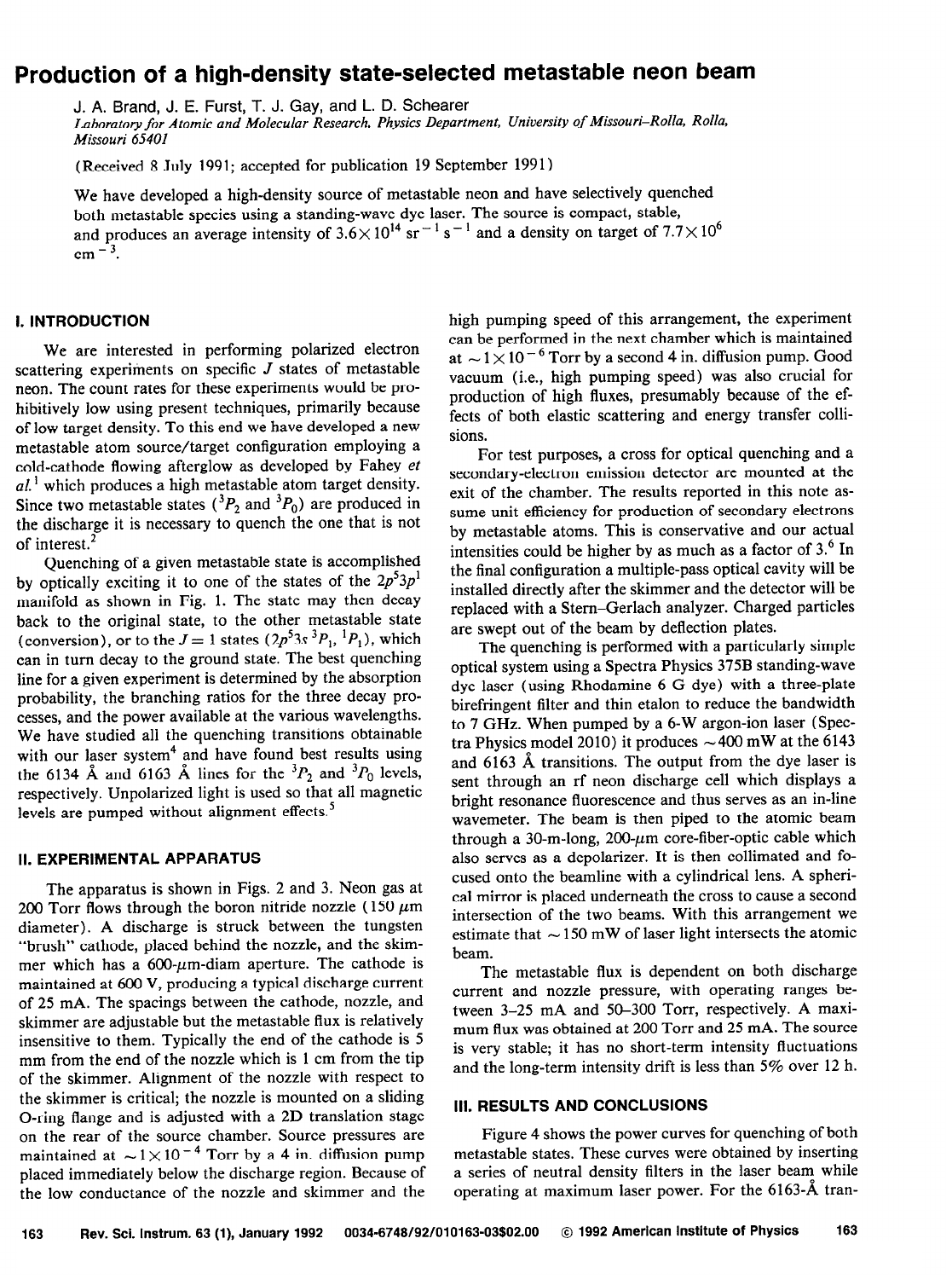



FIG. 3. Detail of nozzle and skimmer. Diagram is to scale.

FIG. 1. Energy diagram for first two excited states of neon (after Fig. 1 of Ref. 3).

sition, 29% of the  $P_0$  metastables quenched are actually converted to the  $P_2$  state and are still recorded by the detector. Thus the  ${}^{3}P_0$  data have been multiplied by a factor of 1.4 to correct for this effect. At our maximum available power 84% of the beam signal can be quenched. By bleeding neon into the target region to attenuate the metastable flux, we found that the contribution of photons to the beam signal was roughly  $12\%$ .<sup>7</sup> We expect no contamination from fast neutrals since any ions created in the discharge will be accelerated upstream toward the tungsten cathode. There should also be negligible contamination by

long-lived high-n Rydberg atoms since they would have to pass through an electric field at the deflection plates. No change in the beam signal was observed when we varied this field from 0 to 200 V cm<sup>-1</sup>. Thus  $\sim$ 95% of the metastable beam is quenched by the laser, a result consistent with that of Ref. 8. We estimate that the ratio of groundstate atoms to metastables is  $\sim 10^5$  similar to other sources of this type.<sup>9</sup> Our results were obtained without stabilization of the dye laser and without dithering the frequency as reported by Lynn et  $al$ .<sup>10</sup> It is probable that by employing these techniques more complete quenching would be observed.

The source produces the highest flux of neon metastables observed to date:  $3.6 \times 10^{14}$  sr<sup>-1</sup> s<sup>-1</sup>. We note that this number is an average, and not a line-center flux, and



FIG. 2. Scale drawing of metastable source and target chamber. ( 1) Gas handling system and alignment flange; (2) nozzle and skimmer; (3) target chamber; (4) electron-deflection plates; (5) optical-quenching cross; (6) secondary-electron detector,



FIG. 4. Beam signal quenched vs percentage of maximum ( $\sim$ 150 mW) laser power (see text).